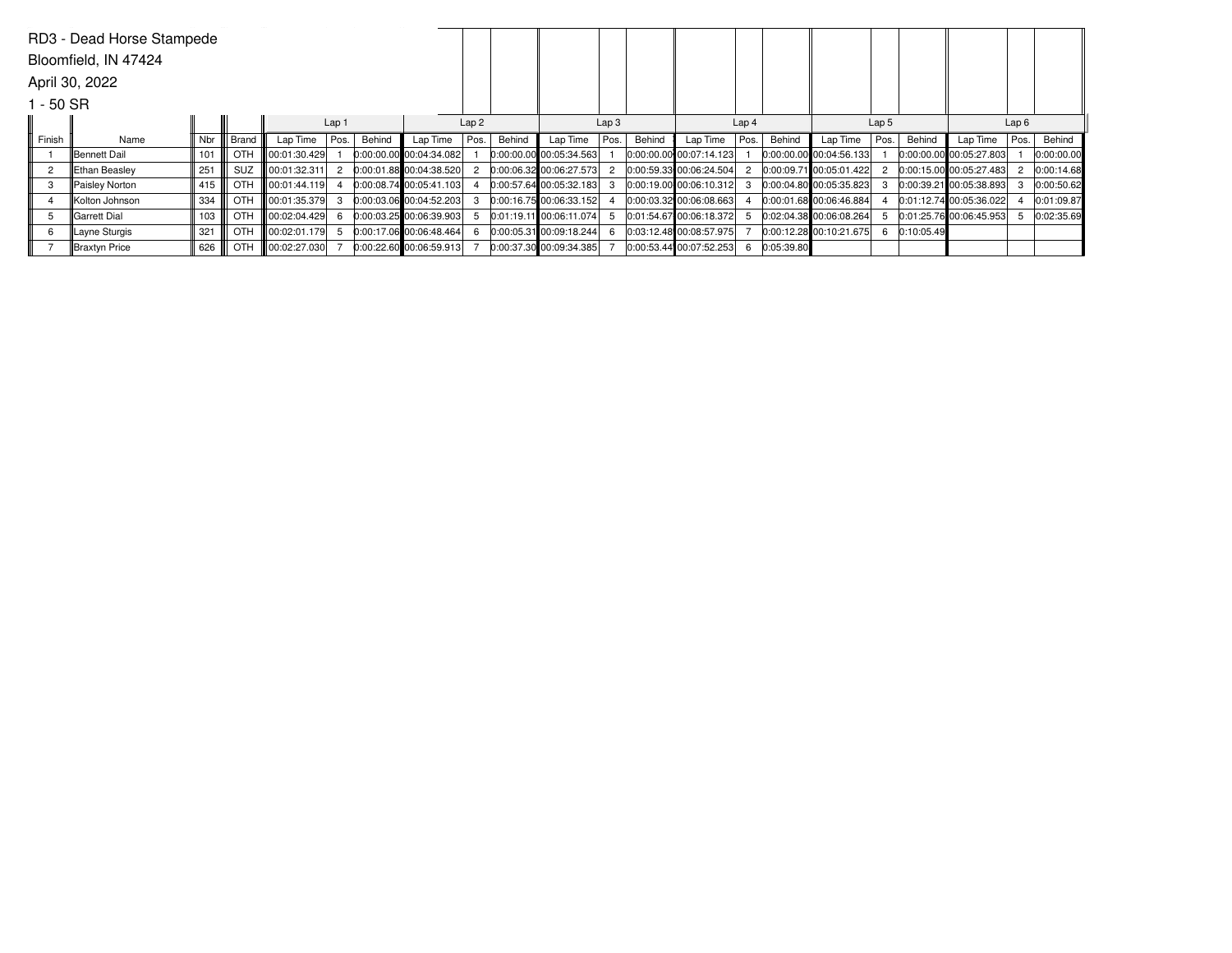|                      | RD3 - Dead Horse Stampede |                  |            |                      |                |        |                            |                  |        |                            |                  |        |                            |                  |               |                             |                  |            |                             |      |            |  |
|----------------------|---------------------------|------------------|------------|----------------------|----------------|--------|----------------------------|------------------|--------|----------------------------|------------------|--------|----------------------------|------------------|---------------|-----------------------------|------------------|------------|-----------------------------|------|------------|--|
| Bloomfield, IN 47424 |                           |                  |            |                      |                |        |                            |                  |        |                            |                  |        |                            |                  |               |                             |                  |            |                             |      |            |  |
| April 30, 2022       |                           |                  |            |                      |                |        |                            |                  |        |                            |                  |        |                            |                  |               |                             |                  |            |                             |      |            |  |
| 2 - Trail Rider      |                           |                  |            |                      |                |        |                            |                  |        |                            |                  |        |                            |                  |               |                             |                  |            |                             |      |            |  |
|                      |                           | Lap <sub>1</sub> |            |                      |                |        |                            | Lap <sub>2</sub> |        |                            | Lap <sub>3</sub> |        |                            | Lap <sub>4</sub> |               |                             | Lap <sub>5</sub> |            |                             | Lap6 |            |  |
| Finish               | Name                      | Nbr              | Brand      | Lap Time             | Pos.           | Behind | Lap Time                   | Pos.             | Behind | Lap Time                   | Pos.             | Behind | Lap Time                   | Pos.             | Behind        | Lap Time                    | Pos.             | Behind     | Lap Time                    | Pos. | Behind     |  |
|                      | Gannon Stearley           | 369              | <b>HON</b> | 00:01:59.210         |                |        | 0:00:00.00 00:04:59.182    |                  |        | $0:00:00.00$ 00:05:21.813  |                  |        | 0:00:00.00 00:06:27.772    |                  |               | $ 0:00:00.00 $ 00:06:32.714 |                  |            | $ 0:00:00.00 $ 00:05:29.863 |      | 0:00:00.00 |  |
| $\overline{2}$       | Bryson Price              | 425              | HON        | 00:02:07.619         | $\overline{2}$ |        | $0:00:08.40$ 00:05:58.693  |                  |        | $0:01:07.92$ 00:05:41.763  |                  |        | 0:01:27.87 00:06:23.503    |                  |               | 0:01:23.60 00:06:13.373     |                  |            | 0:01:04.26 00:05:37.443     |      | 0:01:11.84 |  |
| 3                    | Mikey Scales              | 043              | POL        | 00:02:11.139         |                |        | $0:00:01.62$ 00:06:13.573  |                  |        | $0:00:18.40$ 00:06:11.423  |                  |        | 0:00:48.06 00:06:18.154    |                  |               | 0:00:42.71 00:06:35.943     |                  |            | $0.01:05.28$ 00:07:02.183   |      | 0:02:30.02 |  |
| 4                    | Jacob Patton              | 111              | <b>KAW</b> | 00:02:39.850         | 5              |        | 0:00:28.71 00:06:40.663    |                  |        | [0:00:12.53, 00:08:12.154] |                  |        | 0:02:56.53 00:05:40.202    |                  |               | $0.02:18.58$ 00:05:55.233   |                  |            | $0:01:37.87$ 00:07:25.034   |      | 0:02:00.72 |  |
| 5                    | Jaxson Walker             | 713              | OTH        | 00:02:09.510         | 3              |        | $0:00:01.89$ 00:06:58.473  |                  |        | 0:00:43.27 00:08:27.974    |                  |        | 0:00:03.29 00:05:50.063    | 5.               |               | $0:00:13.15$ 00:06:12.733   |                  | 0:00:30.65 |                             |      |            |  |
| 6                    | Brylee Mullinix           | 313              | YAM        | 00:02:44.180         | 6              |        | $0:00:04.33$ 00:06:48.263  |                  |        | $0:00:11.93$ 00:08:08.634  |                  |        | 0:00:05.12 00:06:04.733    | 6                |               | 0.00:19.7900:06:36.253      | 6                | 0:00:43.31 |                             |      |            |  |
|                      | Brookylnn Hoggatt         | 606              | OTH        | 00:02:54.190         | 8              |        | $0:00:03.40$ 00:07:03.573  |                  |        | $0:00:25.32$ 00:08:28.194  |                  |        | 0:00:44.88 00:06:41.884    |                  |               | 0:01:22.03 00:08:42.924     |                  | 0:03:28.70 |                             |      |            |  |
| 8                    | Arizona Ennis             | 126              | OTH        | 00:02:57.190         | 9              |        | $0:00:03.00$ 00:07:02.653  |                  |        | $0.00.02.08$ 00:08:27.105  |                  |        | 0:00:00.99 00:07:46.443    |                  |               | 8 0:01:05.55 00:07:48.764   |                  | 0:00:11.39 |                             |      |            |  |
| 9                    | Lilly Pfeiffer            | 003              | <b>HON</b> | 00:02:50.790         |                |        | 0:00:06.61 00:07:11.373    |                  |        | $0.00.02.32$ 00:08:41.054  |                  |        | 0:00:16.26 00:07:40.144    |                  |               | 9 0:00:09.97 00:08:15.304   | 9                | 0:00:36.51 |                             |      |            |  |
| 10                   | Tyler May                 | 119              | OTH        | 00:03:23.180         |                |        | 0:00:07.83 00:08:52.664    |                  |        | 0:01:04.30 00:07:51.894    |                  |        | $0:00:05.99$ 00:07:27.394  |                  |               | 10 0:01:11.77 00:07:21.193  | 10               | 0:00:17.66 |                             |      |            |  |
| 11                   | Wyatt Love                | 006              | <b>HON</b> | 00:04:29.011         |                |        | 12 0:01:05.83 00:07:58.323 | 12               |        | 0:00:11.49 00:07:42.364    |                  |        | 0:00:01.96 00:07:28.024    |                  |               | 11 0:00:02.59 00:09:02.144  |                  | 0:01:43.54 |                             |      |            |  |
| 12 <sup>2</sup>      | Maddox Stidman            | 330              | SUZ        | $\  00:03:15.350 \ $ |                |        | 10 0:00:18.16 00:07:56.194 |                  |        | 10 0:01:09.38 00:08:50.204 |                  |        | 10 0:01:18.53 00:09:05.554 |                  | 12 0:01:29.58 |                             |                  |            |                             |      |            |  |